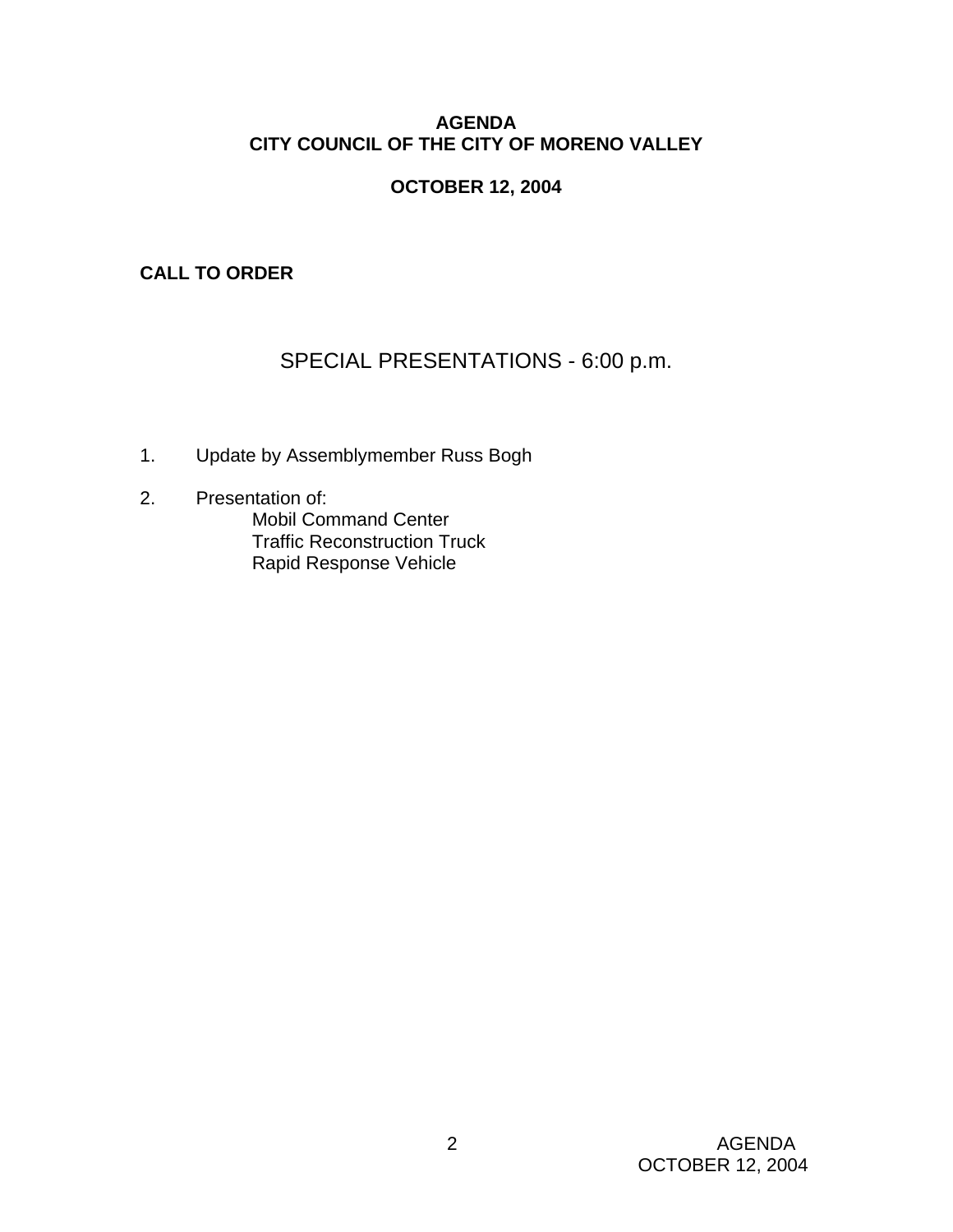#### **AGENDA JOINT MEETING OF THE CITY COUNCIL OF THE CITY OF MORENO VALLEY MORENO VALLEY COMMUNITY SERVICES DISTRICT COMMUNITY REDEVELOPMENT AGENCY OF THE CITY OF MORENO VALLEY AND THE BOARD OF LIBRARY TRUSTEES**

#### **REGULAR MEETING - 6:30 P.M. OCTOBER 12, 2004**

**CALL TO ORDER** (Joint Meeting of the City Council of the City of Moreno Valley, Moreno Valley Community Services District, Community Redevelopment Agency of the City of Moreno Valley and the Board of Library Trustees - actions taken at the Joint Meeting are those of the Agency indicated on each Agenda item)

#### **PLEDGE OF ALLEGIANCE**

**INVOCATION** – Rev. Romeo N. Seleccion, MS, St. Christopher Parish

#### **ROLL CALL**

#### **INTRODUCTIONS**

PUBLIC COMMENTS **ON MATTERS ON THE AGENDA** WILL BE TAKEN UP AS THE ITEM IS CALLED FOR BUSINESS, BETWEEN STAFF'S REPORT AND CITY COUNCIL DELIBERATION (SPEAKER SLIPS MAY BE TURNED IN UNTIL THE ITEM IS CALLED FOR BUSINESS.) Those wishing to speak should submit a BLUE speaker slip to the Bailiff. There is a three-minute limit per person. All remarks and questions shall be addressed to the presiding officer or to the City Council and not to any individual Council member, staff member or other person.

PUBLIC COMMENTS **ON MATTERS NOT ON THE AGENDA** UNDER THE JURISDICTION OF THE CITY COUNCIL WILL BE HEARD PRIOR TO CITY COUNCIL REPORTS AND CLOSING COMMENTS. IN THE EVENT THAT THE AGENDA ITEM FOR SUCH PUBLIC COMMENTS HAS NOT BEEN CALLED BY 9:00 P.M., IT SHALL BE CALLED AS THE NEXT ITEM OF BUSINESS FOLLOWING THE CONCLUSION OF ANY ITEM BEING HEARD AT 9:00 P.M. Those wishing to speak should submit a BLUE speaker slip to the Bailiff. There is a three-minute limit per person. All remarks and questions shall be addressed to the presiding officer or to the City Council and not to any individual Council member, staff member or other person.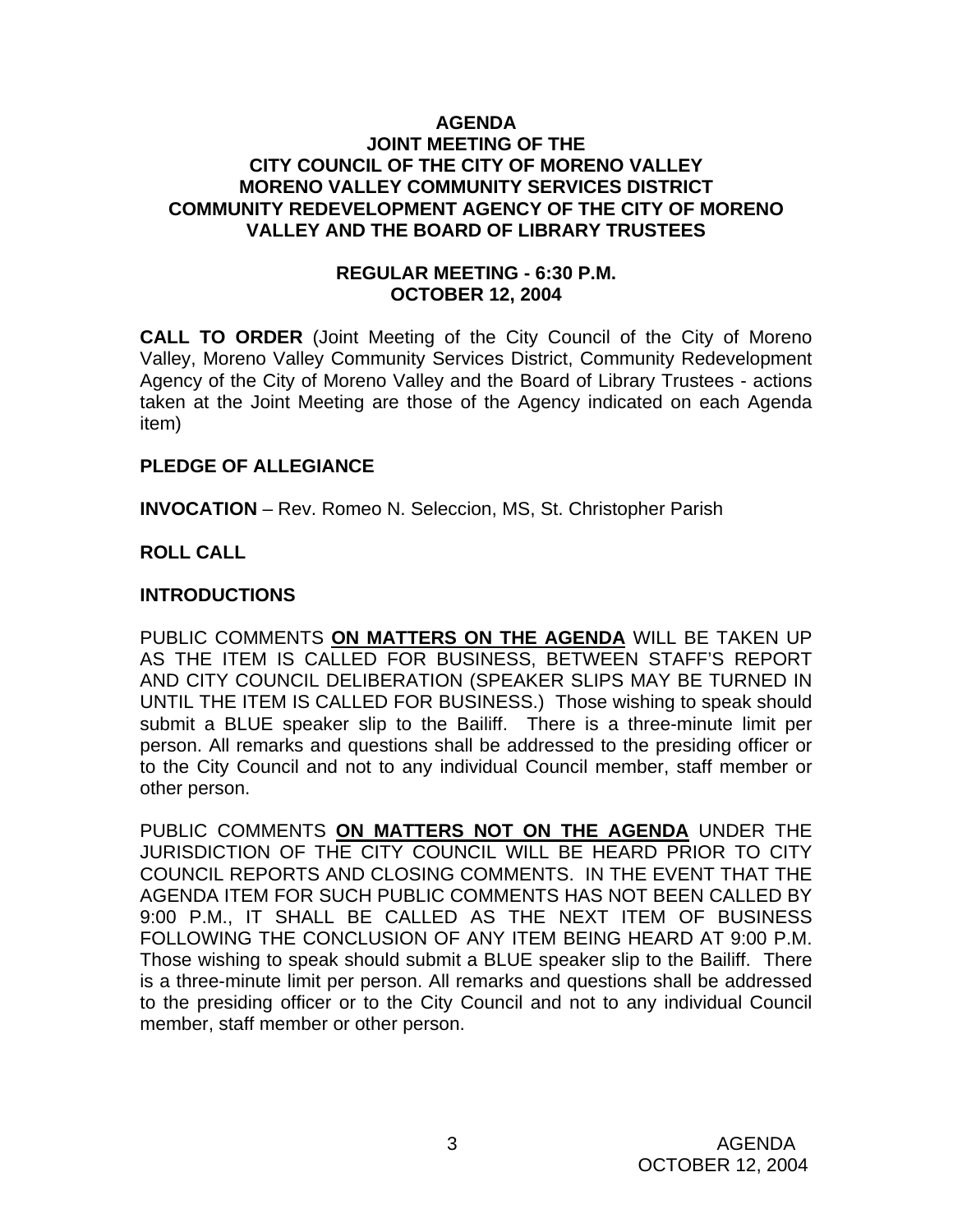## **JOINT CONSENT CALENDARS (SECTIONS A-D) OF THE CITY COUNCIL OF THE CITY OF MORENO VALLEY, MORENO VALLEY COMMUNITY SERVICES DISTRICT, COMMUNITY REDEVELOPMENT AGENCY OF THE CITY OF MORENO VALLEY, AND THE BOARD OF LIBRARY TRUSTEES**

All items listed under the Consent Calendars, Sections A, B, C, and D are considered to be routine and non-controversial, and may be enacted by one motion unless a member of the Council, Community Services District, Redevelopment Agency or the Board of Library Trustees requests that an item be removed for separate action. The motion to adopt the Consent Calendars is deemed to be a separate motion by each Agency and shall be so recorded by the City Clerk. Items withdrawn for report/discussion will be heard after public hearing items.

# **A. CONSENT CALENDAR** - **CITY COUNCIL**

- A1. ORDINANCES FIRST READING BY TITLE ONLY Recommendation: Waive reading of all Ordinance Introductions and read by title only.
- A2. REPLACEMENT VEHICLE PURCHASE FOR TRANSPORTATION DIVISION (Report of: Public Works Department) Recommendation: Approve an appropriation of \$17,486.79 from the Equipment Replacement Reserve Account, 757.99401.6641.645, to replace the Transportation Division van due to excessive damage from a non-City fault collision.
- A3. MINUTES REGULAR MEETING OF SEPTEMBER 28, 2004 (Report of: City Clerk's Department) Recommendation: Approve as submitted.
- A4. ACCEPTANCE OF GLOBAL LANGUAGE MATERIALS GRANT (Report of: Department of Library Services) Recommendation: Accept the Global Language Materials Grant in the amount of \$6,000.
- A5. TELECOMMUNICATIONS LICENSE AGREEMENT WITH PACIFIC BELL WIRELESS, LLC, DBA CINGULAR WIRELESS (Report of: Public Works Department) Recommendation: Authorize the Mayor to execute a Telecommunications License Agreement with Pacific Bell Wireless, LLC, a Nevada limited partnership, dba Cingular Wireless (Cingular) for approximately 272 square feet of ground space on the property known as Sunnymead Ranch Fire Station No. 48.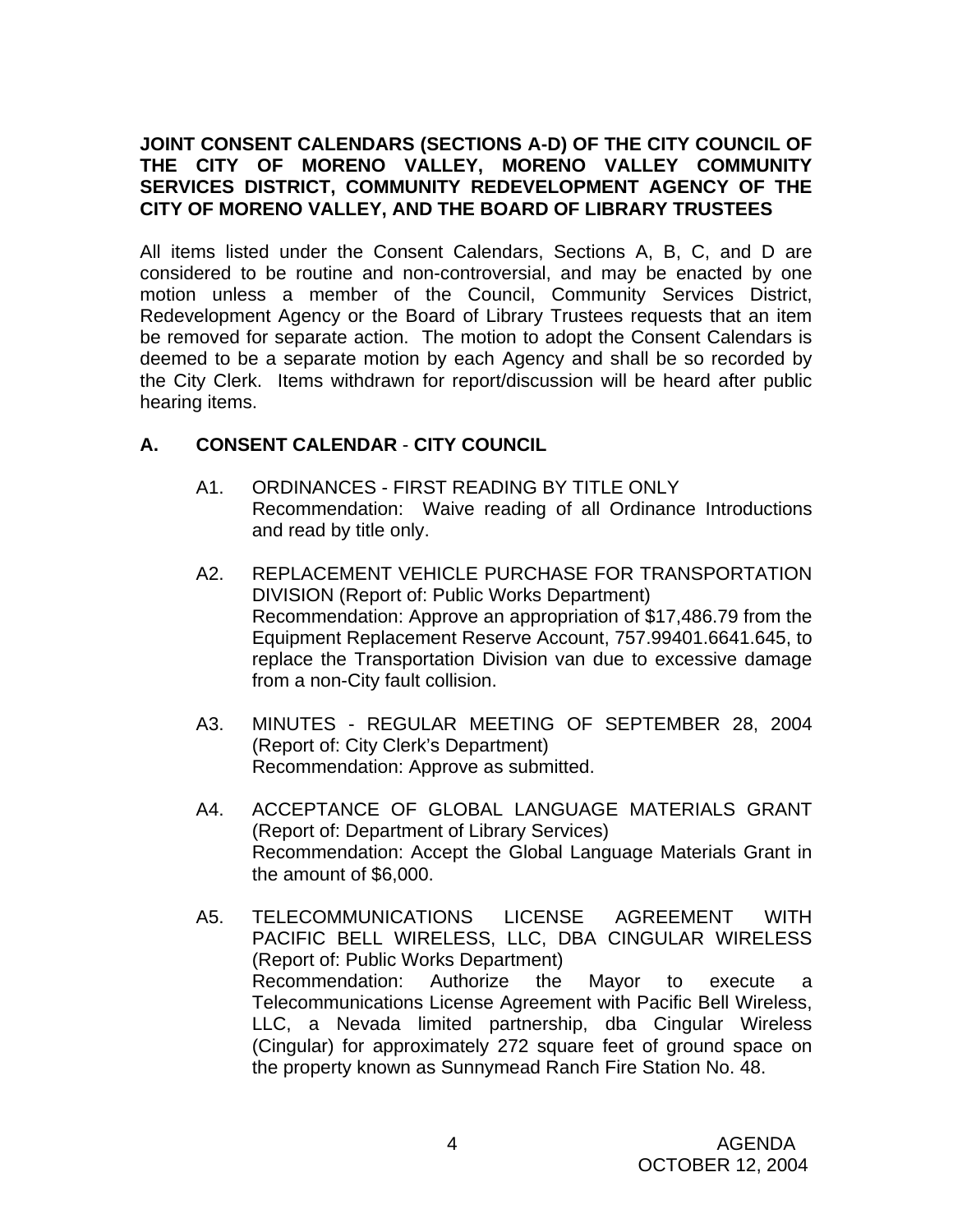- A6. AWARD OF TRAFFIC SIGNAL MAINTENANCE TRUCK WITH AERIAL DEVICE (Report of: Public Works Department) Recommendation: Award the purchase of one Traffic Signal Maintenance Truck with Aerial Device to Lake Chevrolet of Lake Elsinore, CA, as being in the best interest of the City; and authorize the Finance Director to issue a purchase order to Lake Chevrolet of Lake Elsinore, CA, in the amount of \$114,809.78.
- A7. MINUTES SPECIAL MEETING OF OCTOBER 5, 2004 (Report of: City Clerk's Department) Recommendation: Approve as submitted.
- A8. SECOND AMENDMENT TO AGREEMENT FOR PROFESSIONAL CONSULTANT SERVICES WITH CALTROP ENGINEERING, INC. (Report of: Public Works Department) Recommendation: Approve the Second Amendment to Agreement for Professional Consultant Services with Caltrop Engineering Inc., 1037 West 9<sup>th</sup> Street, Upland, California 91786 to provide Professional Consultant Services; authorize the Mayor to execute said Second Amendment to Agreement for Professional Consultant Services with Caltrop Engineering Inc.; and authorize an increase in the Purchase Order to SA Associates in the amount of \$91,000, when all parties have signed the Second Amendment to Agreement for Professional Consultant Services.
- A9. AGREEMENT FOR PROFESSIONAL CONSULTANT SERVICES FOR FIRE STATION NO. 58, PROJECT NO. 05-43472523 (Report of: Public Works Department)

 Recommendation: Approve the "Agreement for Professional Consultant Services" to be sole sourced by STK Architecture, Inc., 2575 South Jacinto Avenue, San Jacinto, California 92583-5318, for professional consultant services for Fire Station No. 58; authorize the Mayor to execute said "Agreement for Professional Consultant Services" with STK Architecture, Inc.; and authorize the issuance of a Purchase Order to STK Architecture, Inc., in the amount of \$336,308.00 when the Agreement has been signed by all parties (Account No. 434.72523.7200).

A10. LEASE AGREEMENT WITH AMR FOR FIRE STATION USE (Continued from September 28, 2004) (Report of: Assistant City Manager) Recommendation: Continue this matter to October 26, 2004.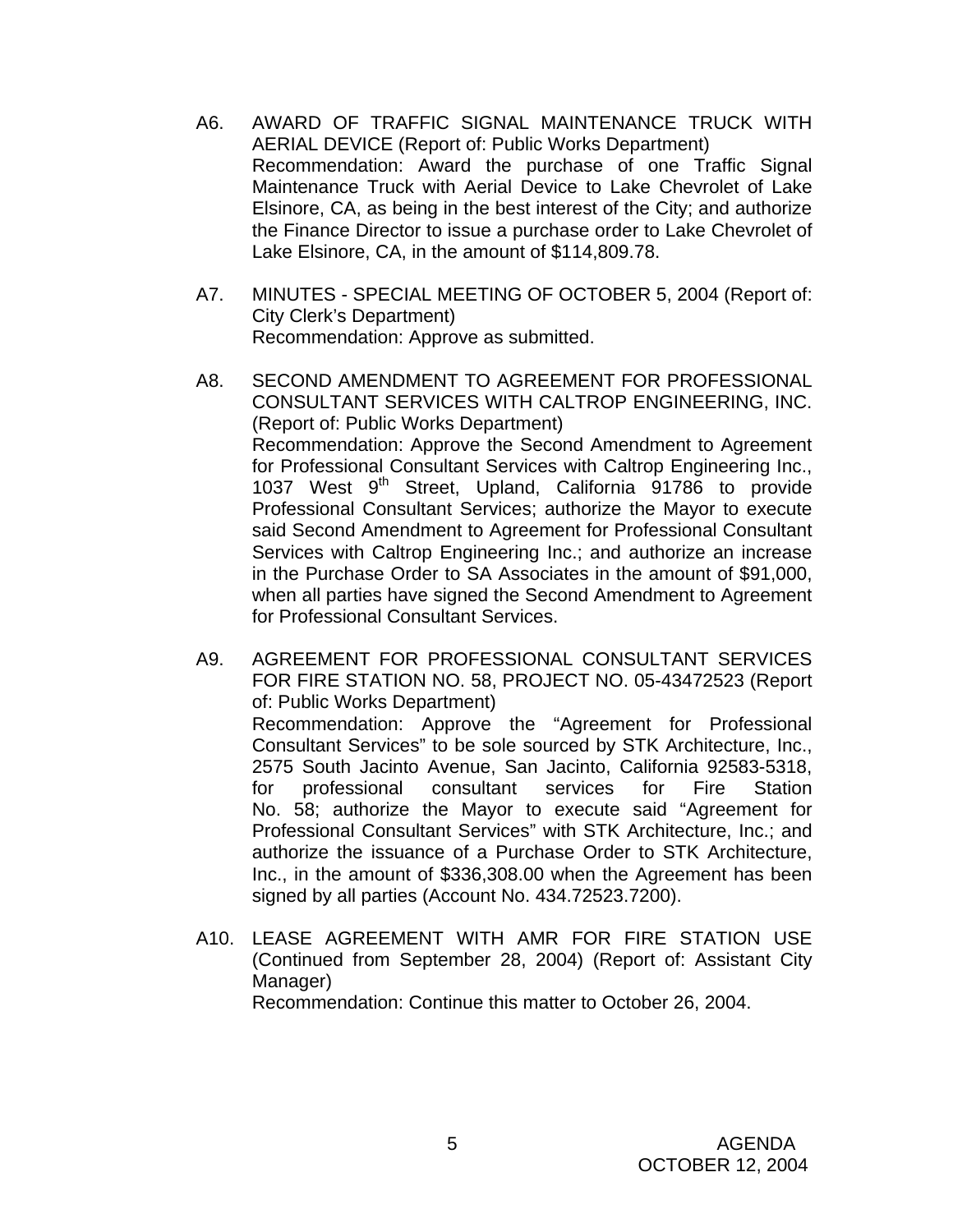A11. RATIFICATION OF THE APPROVAL FOR THE FIRST AMENDMENT TO POLICE CONTRACT (Report of: Police Department) Recommendation: Ratify the approval of the First Amendment to the police contract.

#### **B. CONSENT CALENDAR** - **COMMUNITY SERVICES DISTRICT**

- B1. ORDINANCES FIRST READING BY TITLE ONLY Recommendation: Waive reading of all Ordinance Introductions and read by title only.
- B2. MINUTES REGULAR MEETING OF SEPTEMBER 28, 2004 (Report of: City Clerk's Department) Recommendation: Approve as submitted.

## **C. CONSENT CALENDAR** - **COMMUNITY REDEVELOPMENT AGENCY**

- C1. ORDINANCES FIRST READING BY TITLE ONLY Recommendation: Waive reading of all Ordinance Introductions and read by title only.
- C2. MINUTES REGULAR MEETING OF SEPTEMBER 28, 2004 (Report of: City Clerk's Department) Recommendation: Approve as submitted.

## **D. CONSENT CALENDAR** - **BOARD OF LIBRARY TRUSTEES**

- D1. ORDINANCES FIRST READING BY TITLE ONLY Recommendation: Waive reading of all Ordinance Introductions and read by title only.
- D2. MINUTES REGULAR MEETING OF SEPTEMBER 28, 2004 (Report of: City Clerk's Department) Recommendation: Approve as submitted.

#### **E. PUBLIC HEARINGS**

Questions or comments from the public on a Public Hearing matter are limited to five minutes per individual and must pertain to the subject under consideration.

 Those wishing to speak should complete and submit a GOLDENROD speaker slip to the Bailiff.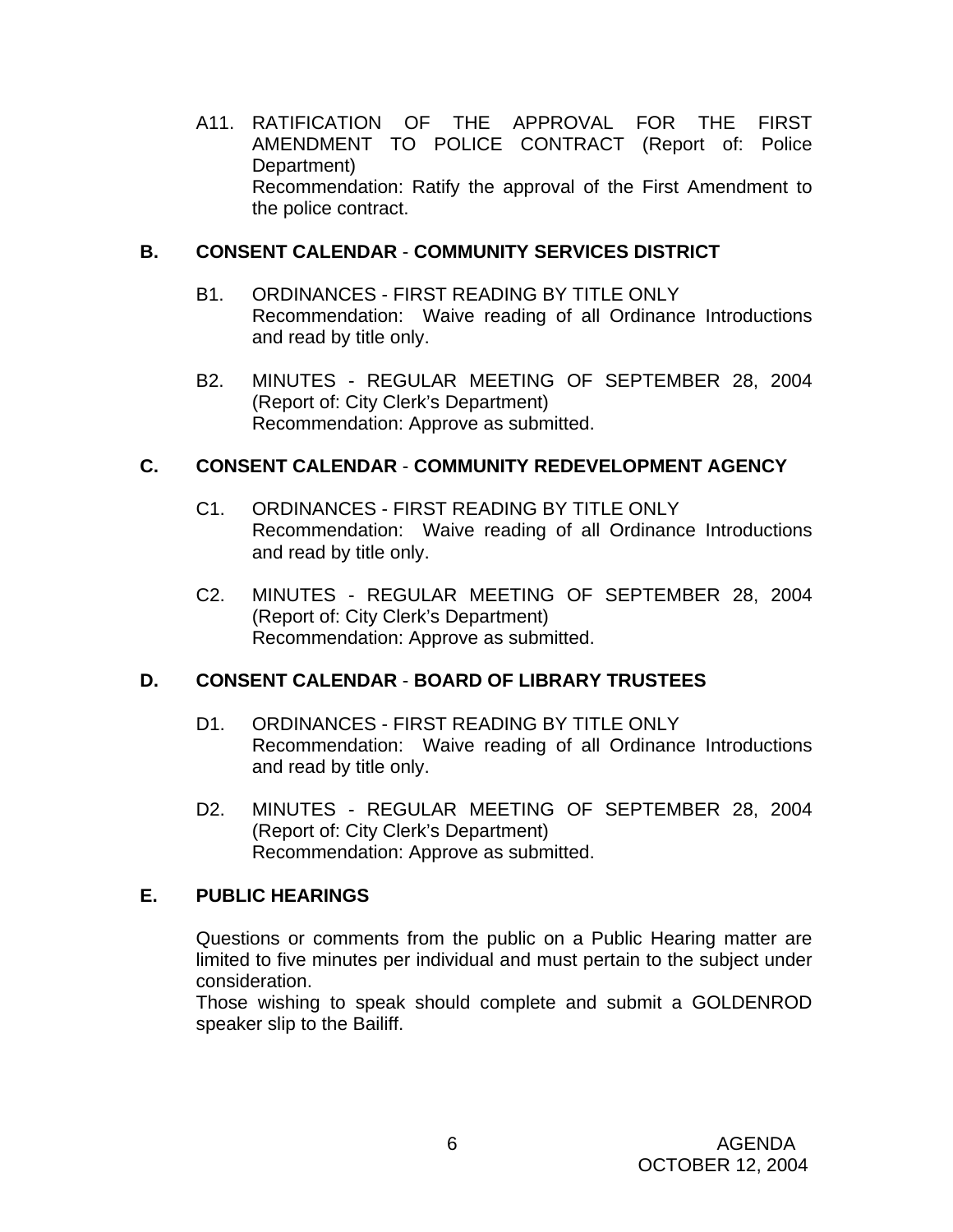- E1. A PUBLIC HEARING ON THE PLANNING COMMISSION'S AUGUST 26, 2004 APPROVAL RECOMMENDATION OF A MUNICIPAL CODE AMENDMENT (PA04-0085) TO REDUCE REQUIRED PARKING FOR MULTIPLE FAMILY RESIDENTIAL LAND USES AND A PLOT PLAN (PA03-0039) TO CONSTRUCT A 26-UNIT APARTMENT PROJECT COMPRISED OF TWO 2- STORY BUILDINGS, WITH COVERED PARKING, LANDSCAPED OPEN SPACE, AND A PLAYGROUND ON 1.74-NET ACRES LOCATED NORTH OF HIGHWAY 60, ON THE SOUTH SIDE OF HEMLOCK AVENUE AND WEST OF PERRIS BOULEVARD (Report of: Community and Economic Development Department) Recommendation: That the City Council conduct a public hearing for review of the recommended action taken by the Planning Commission to approve PA04-0085 (Municipal Code Amendment) and PA03-0039 (Plot Plan), and subsequent to the public hearing:
	- 1. Recognize that PA04-0085 (Municipal Code Amendment) as a minor alteration to land use limitations, is exempt under California Environmental Quality Act Guidelines, per Section 15305, as a Class 5 Categorical Exemption;
	- 2. Introduce City Council Ordinance No. 670 approving PA04- 0085 (Municipal Code Amendment), based on the findings in City Council Ordinance No. 670;

Ordinance No. 670

An Ordinance of the City Council of the City of Moreno Valley, California, Approving a Municipal Code Amendment (PA04- 0085) to Change Parking Requirements for Mulitple-Family Redidential Land Uses in Table 9.11.040A-12, and Sections 9.11.040.C, 9.11.060.B, and 9.16.140.B22.d

- 3. Recognize that PA03-0039 (Plot Plan) as an in-fill development project, is exempt under California Environmental Quality Act Guidelines, per Section 15332, as a Class 32 Categorical Exemption; and
- 4. Adopt City Council Resolution No 2004-74 approving PA03- 0039 (Plot Plan), based on the findings in City Council Resolution No. 2004-74, and the conditions of approval as attached to the resolution as Exhibit A.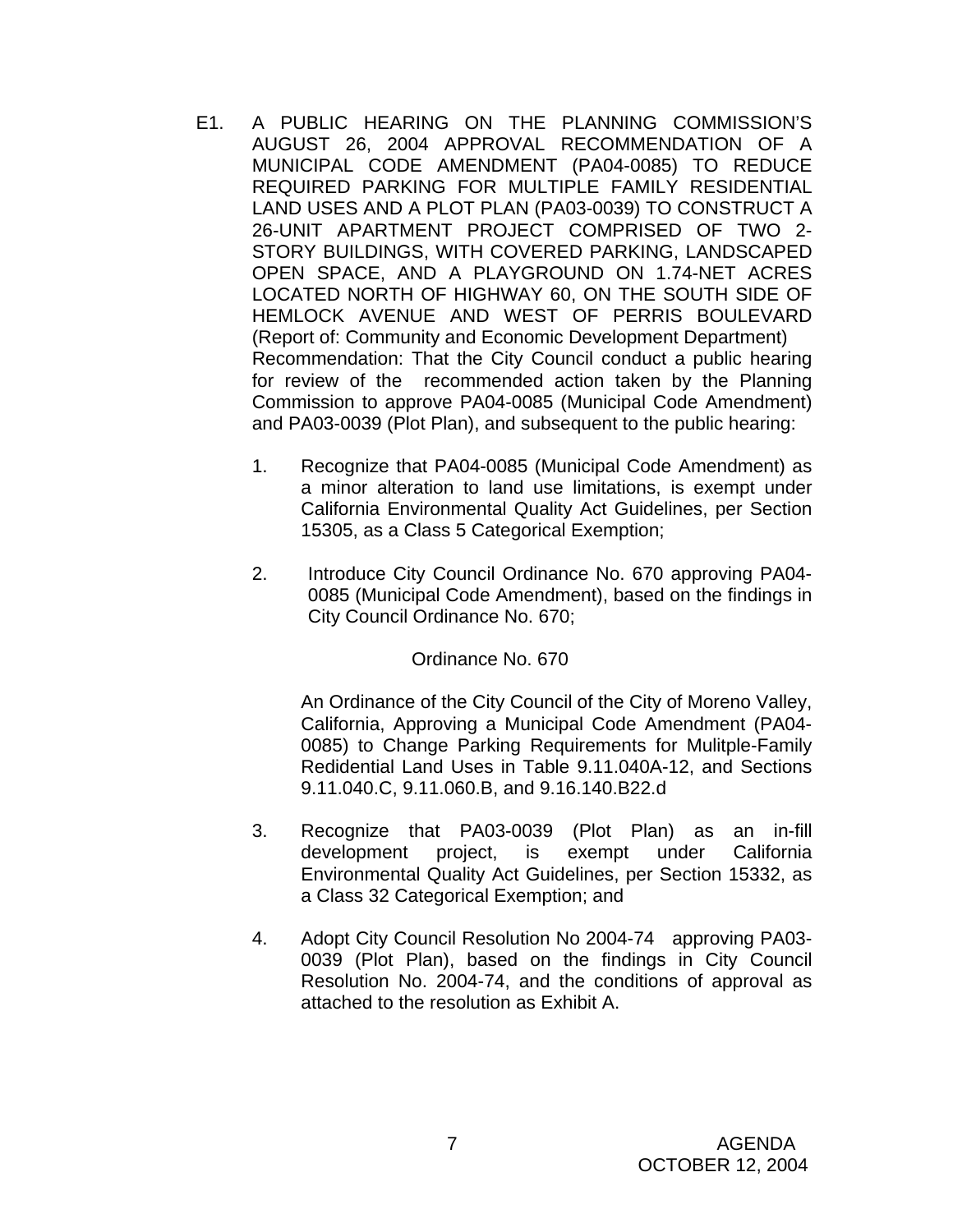#### Resolution No. 2004-74

A Resolution of the City Council of the City of Moreno Valley, California, Approving Plot Plan PA03-0039 for a 26-Unit Apartment Project to Be Developed on 1.74-Net Acres Located on the South Side of Hemlock Avenue and West of Perris Boulevard on Assessor's Parcel Number 481-322-045

- E2. AMENDED REPORT RECOMMENDING ADOPTION OF THE RESOLUTION OF NECESSITY AUTHORIZING EMINENT DOMAIN PROCEEDINGS FOR THE RIGHT-OF-WAY ACQUISITION OF PROPERTY LOCATED ON THE EAST SIDE OF DAY STREET BETWEEN STATE ROUTE 60 AND IRONWOOD AVENUE – PROJECT NO. 05-41678724 (Continued from October 5, 2004) (Report of: Public Works Department) Recommendation: That the City Council:
	- 1. Accept the appraisal of the subject property as the probable amount of just compensation for the easement interests sought to be acquired, recognize and affirm the reduced size of the permanent easement sought, and ratify the offer made by staff as required by Government Code Section 7267.2;
	- 2. Conduct a hearing, allowing the property owner, who has requested the right to appear, to provide additional evidence to the City Council;
	- 3. Approve and adopt the Planning Division's findings that the project is exempt from CEQA as it is classified as a Class 1 Categorical Exemption (under section 15301C), and, therefore, environmental documents are not required;
	- 4. Find and determine that each of the statements, findings, and facts in the form of the modified Resolution of Necessity are true and correct;
	- 5. Find that the proposed Modified Factual Summary to Justify Findings as modified, and attached to the Staff's Amended Agenda Report, is true and correct;
	- 6. Adopt the Resolution of Necessity No. 2004-73 as modified, authorizing eminent domain proceedings; and

Resolution No. 2004-73

A Resolution of the City Council of the City of Moreno Valley, California, Finding and Determining that the Public Interest and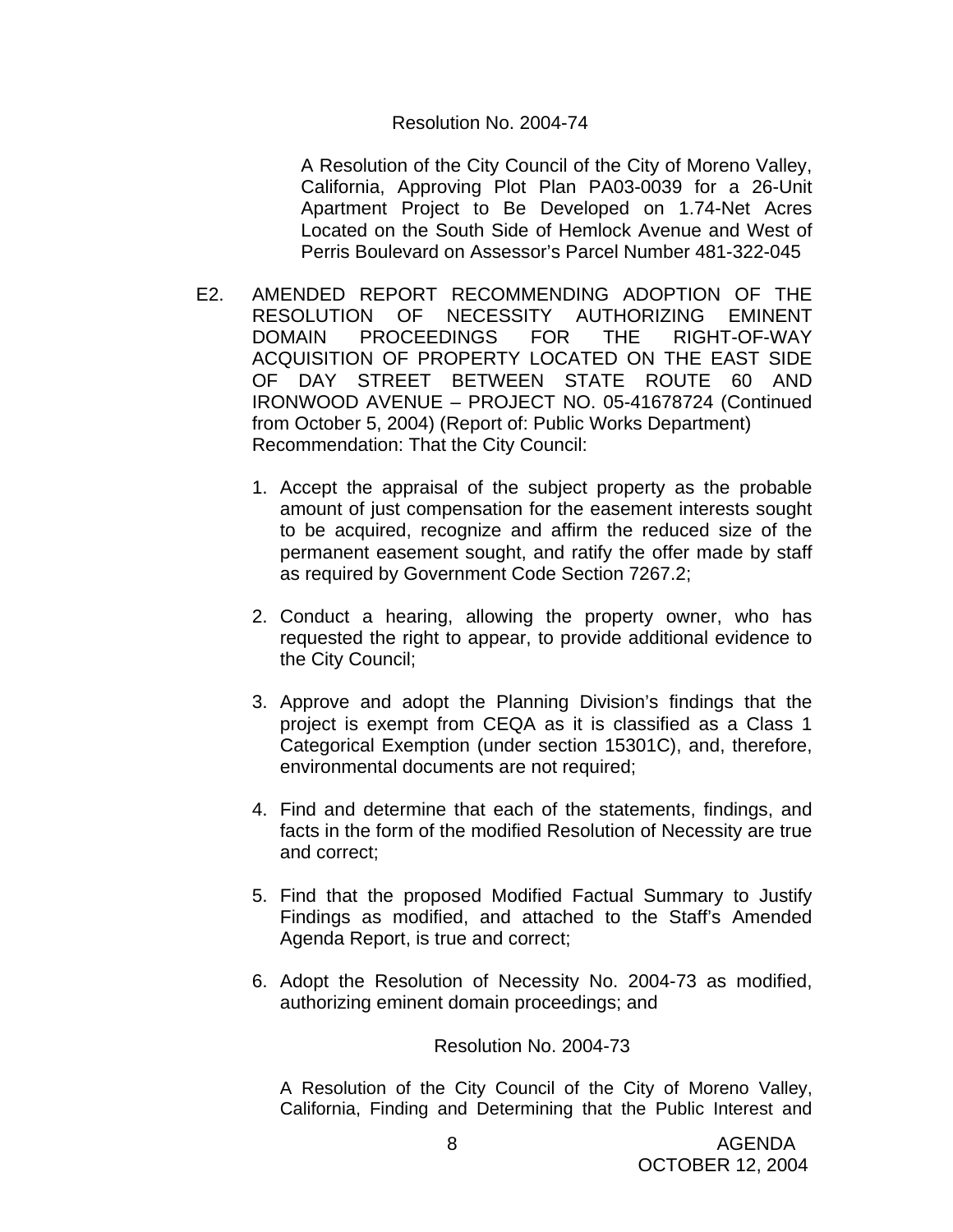Necessity Require the Acquisition of Property for Public Street and Highway Purposes Including Related Improvements and Facilities; that the Acquisition and Taking of the Easements in the Herein-Described Property is Necessary for the Project; that the Project is Planned in a Manner that is Most Compatible with the Greatest Public Good and the Least Private Injury; that the Offer Required by Government Code Section 7267.2 Has Been Made, and Even if Not Made, or Completed, that the Project is an Emergency Project, Which Would Excuse Making of a Prior Offer Required by Government Code Section 7267.2; Authorizing Proceedings to Be Commenced in Eminent Domain; and Authorizing the Deposit of Necessary Funds and the Payment of Necessary Expenses and Fees for Acquisition of Said Property; and Authorizing Counsel to Obtain an Order for Prejudgment Possession of the Subject **Property** 

- 7. Direct the City Attorney/counsel for the City to file appropriate action in eminent domain, and including application for orders authorizing deposit of funds and seeking prejudgment possession.
- E3. A PUBLIC HEARING REGARDING AN AMENDMENT TO TITLE 9 OF THE MUNICIPAL CODE REGARDING THE DELINEATION OF ZONING BOUNDARIES (Report of: Community and Economic Development Department) Recommendation: Staff and the Planning Commission recommend that the City Council conduct a public hearing regarding PA04- 0161, an amendment to the Municipal Code regarding the delineation of zoning boundaries; and
	- 1. Determine that the proposed amendment to the Municipal Code is exempt from the California Environmental Quality Act (CEQA) in accordance with and pursuant to Section 15061 of the CEQA Guidelines; and
	- 2. Introduce Ordinance No. 671, thereby approving the proposed amendment to Title 9 of the Municipal Code regarding the delineation of zoning boundaries

#### Ordinance No. 671

An Ordinance of the City Council of the City of Moreno Valley, California, Amending Title 9 of the City of Moreno Valley Municipal Code Regarding the Delineation of Zoning **Boundaries**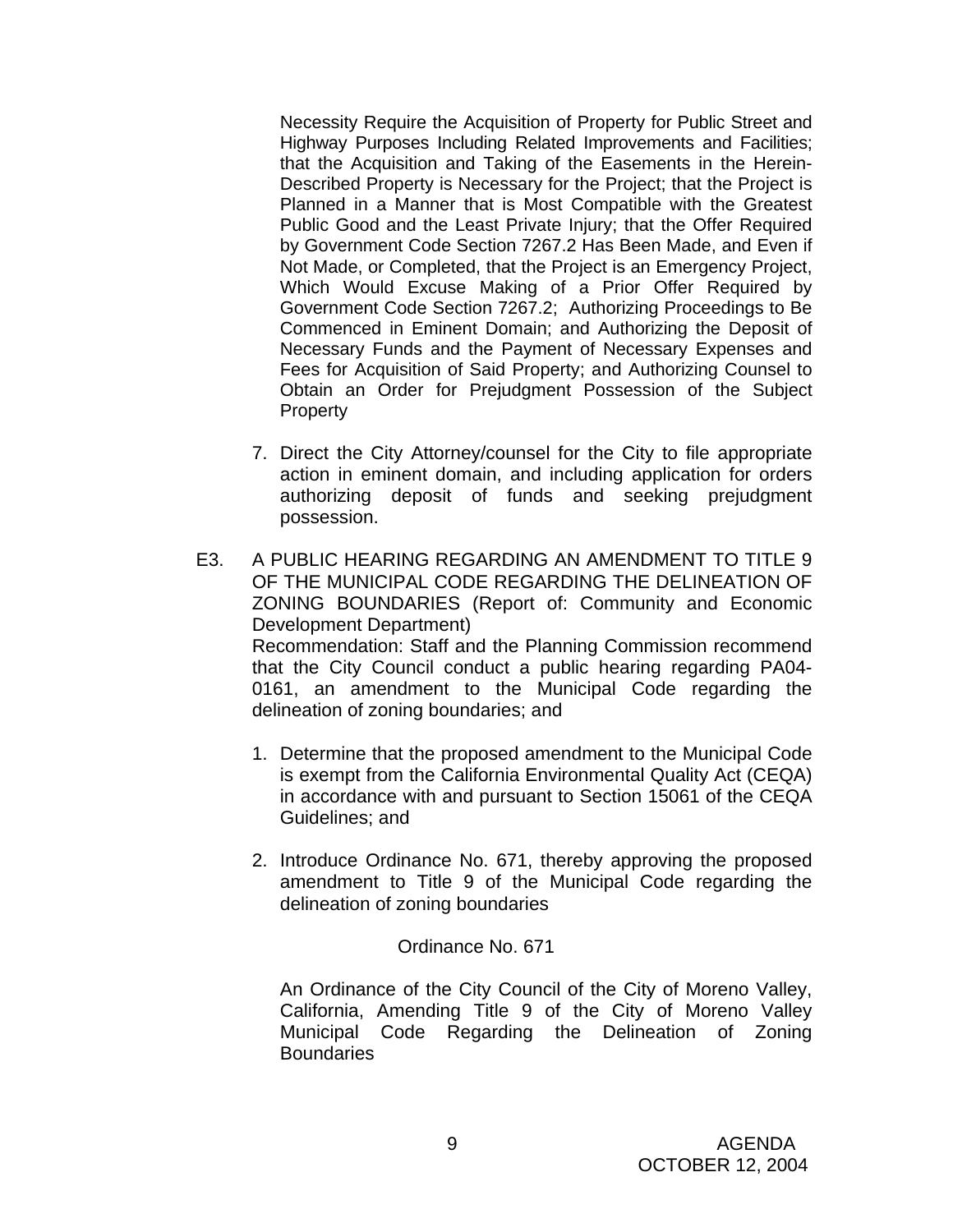## **F. ITEMS REMOVED FROM CONSENT CALENDARS FOR DISCUSSION OR SEPARATE ACTION**

## **G. REPORTS**

- G1. CITY COUNCIL REPORTS ON REGIONAL ACTIVITIES
	- a. Report on March Joint Powers Commission by Mayor Pro Tem Stewart
- G2. APPOINTMENTS TO THE SENIOR CITIZENS' BOARD AND TRAFFIC SAFETY COMMISSION (Report of: City Clerk's Department) Staff recommends that the City Council, after reviewing the ballots provided by the City Clerk:
	- 1. Appoint one member to the Senior Citizens' Board for a term expiring June 30, 2005;
	- 2. Appoint one member to the Traffic Safety Commission for a term expiring June 30, 2005; or
	- 3. If appointments are not made, declare the positions vacant and authorize the City Clerk to re-notice the positions as vacant
- G3. LEGISLATIVE UPDATE (Report of: Assistant City Manager) Recommendation: That the City Council receive and file the report.
- G4. CITY MANAGER'S REPORT (Informational Oral Presentation not for Council action)

# **H. LEGISLATIVE ACTIONS**

ORDINANCES - 1ST READING AND INTRODUCTION – NONE

ORDINANCES - 2ND READING AND ADOPTION

ORDINANCES - URGENCY ORDINANCES - NONE

RESOLUTIONS – NONE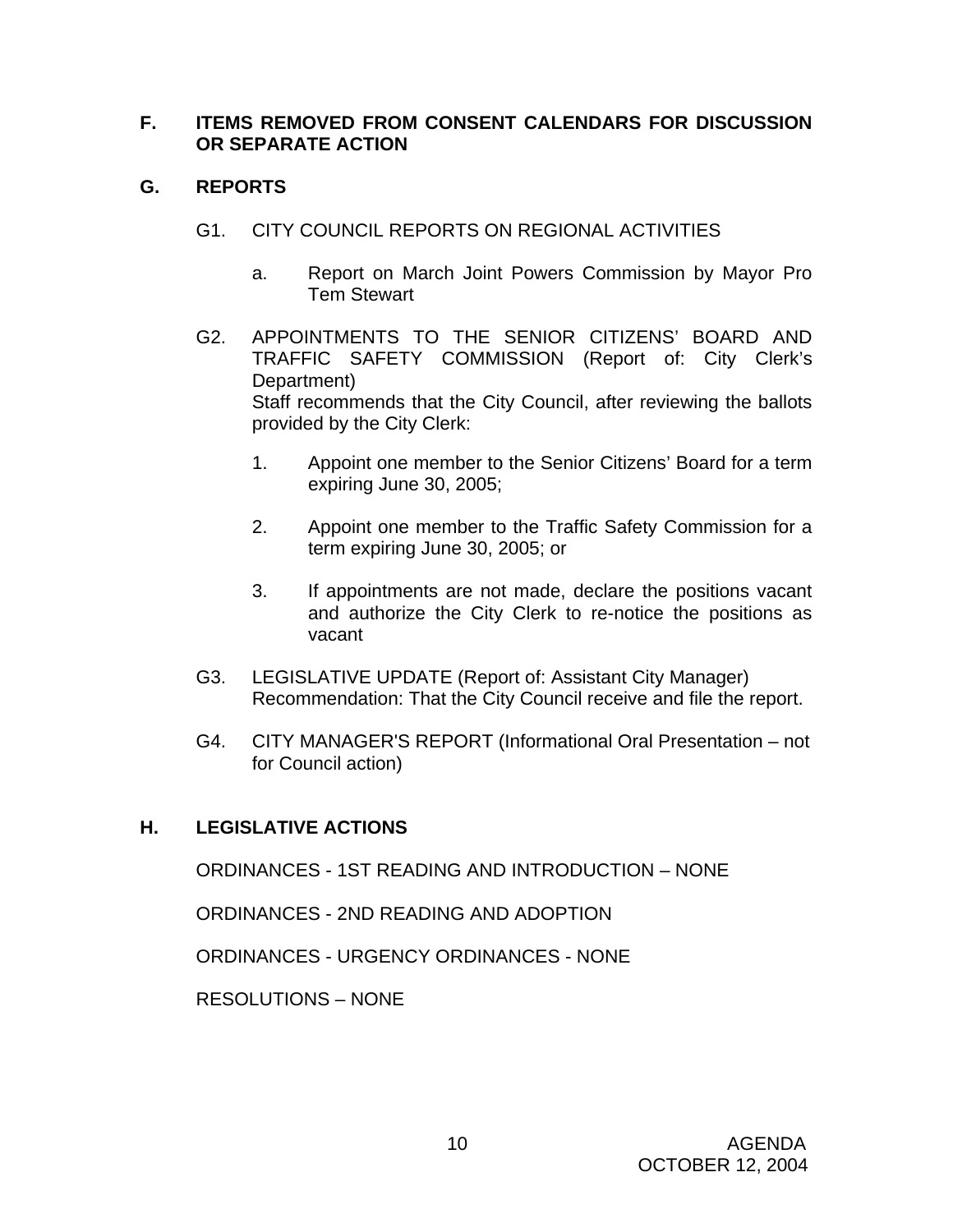PUBLIC COMMENTS **ON ANY SUBJECT NOT ON THE AGENDA** UNDER THE JURISDICTION OF THE CITY COUNCIL

Those wishing to speak should complete and submit a BLUE speaker slip to the Bailiff. There is a three-minute time limit per person. All remarks and questions shall be addressed to the presiding officer or to the City Council and not to any individual Council member, staff member or other person.

#### **CLOSING COMMENTS AND/OR REPORTS OF THE CITY COUNCIL, COMMUNITY SERVICES DISTRICT, OR COMMUNITY REDEVELOPMENT AGENCY**